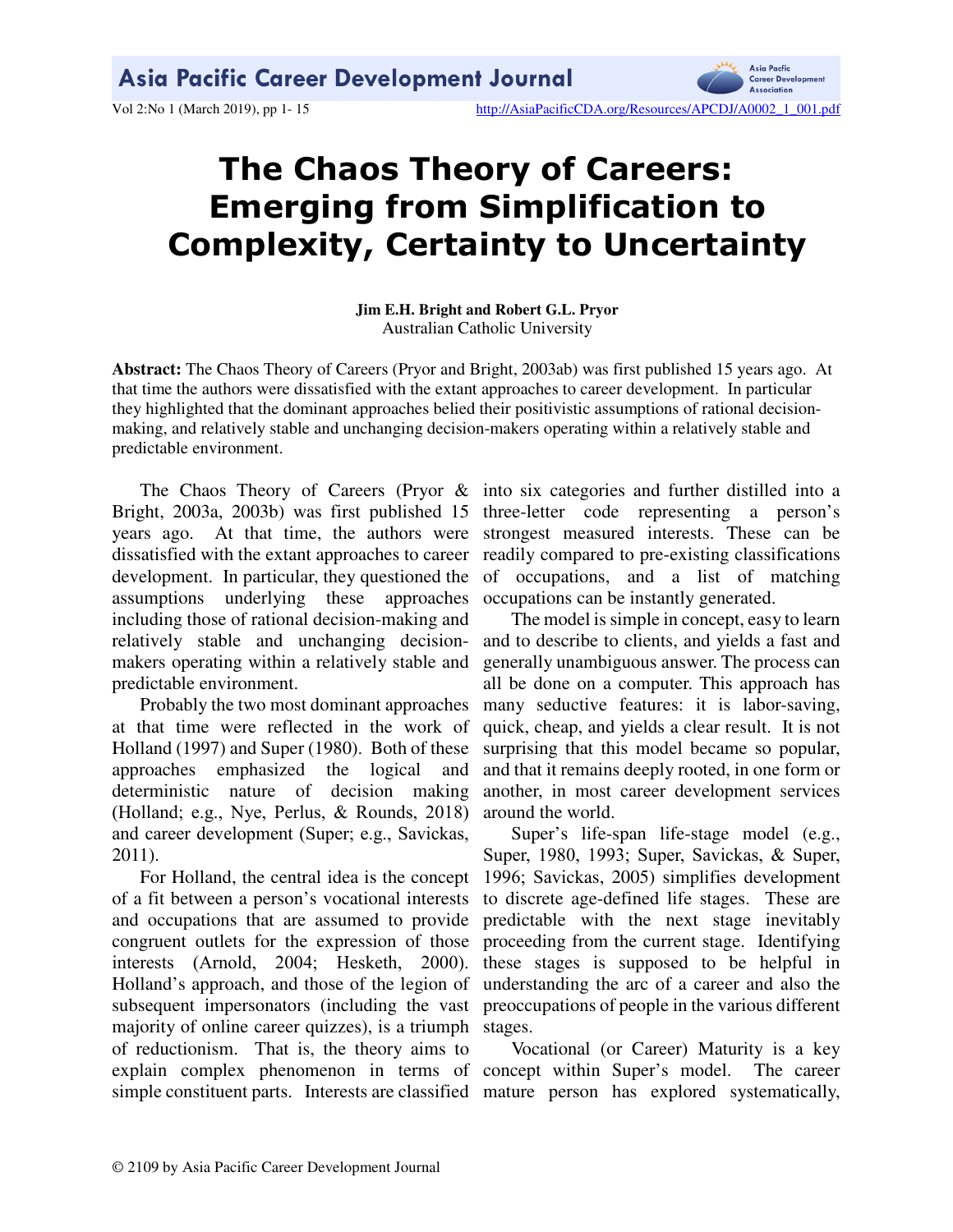gaining sufficient levels of occupational and self-knowledge as well as insights into their decision-making.

Super's (1980) model is also relatively straightforward and intuitive. The developmental aspect of the model has proved attractive to educators and policymakers in particular. The idea that growth and exploration within career are generally completed by a person's mid-twenties and then followed by the Establishment stage is reflected in major career development policies. Overwhelmingly, the focus of career development support services is person for having a particular interest and squarely on the young as they complete their formal education and further, higher or vocational education. For instance, the Canadian Blueprint for Career Development and its many imitators (e.g., the Australian Blueprint for Career Development) have three distinct phases addressing the career needs up to early adulthood and only one for the whole of circumstance, chance or serendipity may play in the remainder of a person's life.

These two very influential approaches to career development share some fundamental assumptions about the nature of the world and careers. They both are reductionist in philosophy, modeling people in simple terms as three-letter codes, or as a series of age and stage generalizations. The reductionist nature of Holland and Super's career frameworks raise concerns about oversimplification of individuals when their interpretations of self and the world carry complex relations to their career pathways.

Both the Holland (1997) and Super (1980) approaches assume that decision making is a rational process, that sufficient self-insight is not only achievable but necessary, and that being decided and having a plan is in all circumstances and at all times important. This is illustrated by the following recommendation for using Holland's approach:

Students with a dominant artistic code may have problems selecting a major because of their preference for a nonrational approach to decision making …Persons with such diagnostic indicators will likely need significant time for professional, individualized assistance in career problem solving and decision making. Students who are unsure about the discipline to pursue might benefit from a thoughtful examination of the institutional context of their educational and career options. (Reardon & Bullock, 2004, p.119)

This is almost tantamount to blaming the attempting through 'professionalized assistance' to confirm them to the mold of a theory. However, people and the world in which they live do not readily give up this unambiguous information. Both people and their worlds are subject to change and are not entirely rational.

Neither model acknowledges the role that a person's career. Indeed, these models seek to minimize such events, and treat them as errors in planning, information gathering or decision making. We can ask whether this characterization is reasonable, justified or even helpful. We can also question the almost completely exclusive emphasis on career decision-making as a task for the young in a world where job insecurity and change at work are constants for people of all ages. This motivated the authors to develop the Chaos Theory of Careers (e.g., Pryor & Bright 2003a, 2003b, 2011), which we described as follows:

Our fundamental objection to these theoretical formulations was that they did not relate very well to life as it is lived. The extant theories did not seem to relate well to realities beyond the immediate challenge to make career decisions, to incorporate the whole of the rest of a person's life or the context in which such decisions were to be made. What was needed was a theoretical formulation which was consistent with not only career development but also with the way in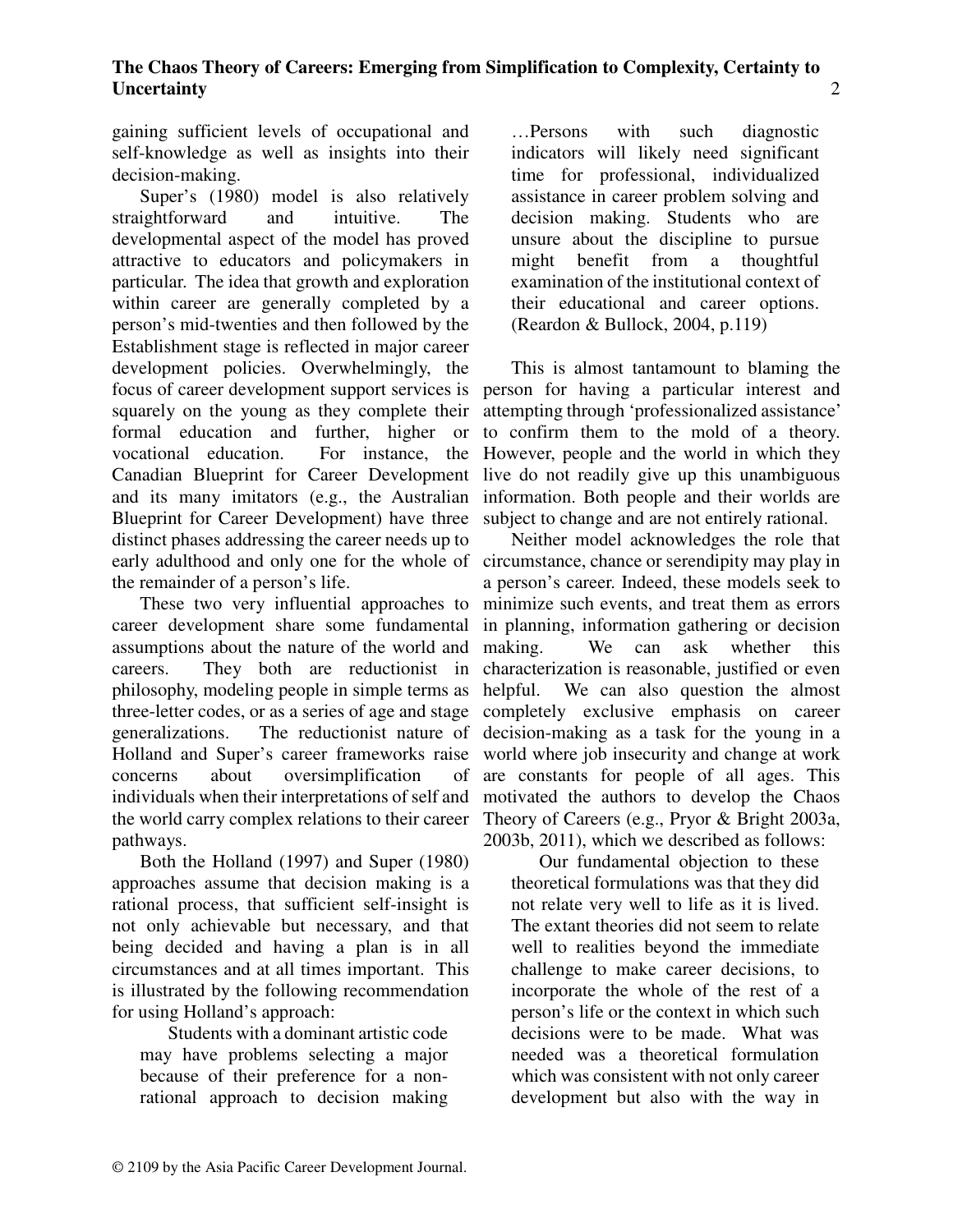which the whole universe operated. (Pryor & Bright, 2014, p.4).

It should be pointed out that in raising these questions and objections we are not alone or the first to voice these issues (e.g., Amundson, 2009; Patton & McMahon, 2015; Savickas et al., 2009). Nor by raising these issues are we seeking to diminish the significant contribution these eminent theorists made and the practical utility of their ideas. Rather, we seek to build upon their insights to provide approaches that enhance the utility of career development practice and offer further insights in career development.

The two fundamental problems that career development theory in the twentieth century misconceived were the problems of complexity environments. and uncertainty. In fact, it might be argued that oversimplification. The reality is that people most theorizing during that century was and circumstances change, and this change is premised on the idea that uncertainty was a transient state that could be eliminated or minimized through thoughtful and careful planning and that complexity could be reduced and therefore understood, predicted, and by the possibility of providing clarity about the controlled by a focus on simpler component parts. Career development theory in the twentieth century fell into the trap of of predicting or controlling the future. Savickas oversimplification.

There are two imperatives that drive oversimplification and hence an underestimation of complexity: the need for certainty, and the need to make a decision. These are inter-related since it is assumed that making the decision ends the career uncertainty. Once the decision has been made to pursue either taxidermy or taxi driving plans can be made to obtain any required control parameters of the system, and training, licenses or positions. However, the uncertainty of career direction may be eliminated only to be replaced by the uncertainties of selection processes into courses view that career counseling can provide or jobs, second thoughts, self-doubt, economic increased certainty for clients through rational downturns, injury, illness, unexpected novel thinking about personal circumstances and opportunities, love, parenthood, and an almost context. They maintain the implicit model that unlimited list of other potential sources of self-insight and environmental scanning lead to uncertainty. It is a mistake to assume that

making a decision ends uncertainty. Nowotny (2016) coined the term the "cunning of uncertainty" that is "pervasive, (and) written into the script of life" (Nowotny, 2016, p.1).

Characterizing career decision-making as a once-off process is another form of oversimplification. It has long been subject of critique, for instance, in relation to school career counseling programs. McCowan (1996) argued that it was delivered in short bursts of disjointed activity at major crisis points rather than developmentally. The emphasis evident in both of the major models on making a career decision (singular) and being "decided" inevitably contributes to this "once-off" mentality. Such a perspective fails to sufficiently appreciate the dynamic nature of people and their It is another form of continual, varied and sometimes unpredictable. These realities are not addressed in the dominant models.

Career development continues to be seduced future through oversimplification. More recent formulations continue to hold out the possibility et al. (2009) claim that "life-designing interventions assist individuals to identify all of their subjective identity….It aims to help people become fully aware of the ways in which they articulate their salient life roles and domains" (p. 18). Within the narrative counseling context in which Life Design is embedded is the notion of "writing the next chapter," identifying the extrapolating from preoccupations to occupational choices.

These approaches are wedded to the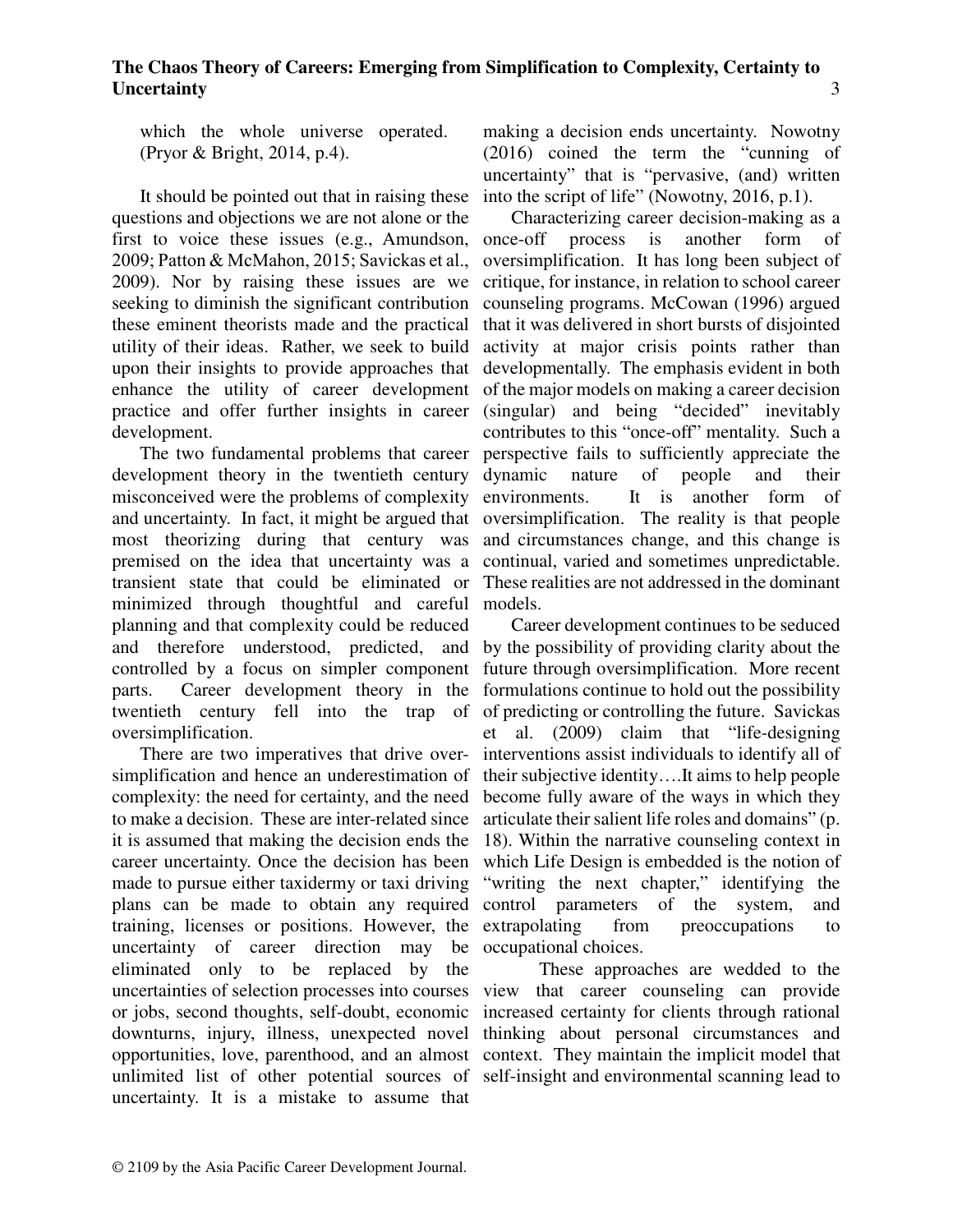increased certainty. These assumptions can be questioned.

Ultimately the problem with these approaches is that they treat career development as though it was either a simple or a merely moderately complicated machine. As Snowden and Boone (2007) point out, "circumstances change, however, and as they become more complex, the simplifications can fail" (p.4). He identifies five decision-making contexts: simple or obvious, complicated, complex, chaotic, and disorder. Simple (or obvious) decisions reside in a world of simple cause-and-effect relationships. Applying force to the pedal of a bicycle will induce forward propulsion. Applying force to the wheels in the form of a brake pad will slow that propulsion. The system is simple. It is not difficult to identify a course of action, and easy to predict its impact.

Complicated systems are in Snowden's (2011) terms, the domain of experts. Here reside problems that are solvable but require advanced knowledge or reasoning. For example, if we wanted to know the impact on executive functioning of frontal lobe damage then neuropsychological assessment is likely to be very useful. In the career development discipline, we have characterized the presenting problems of clients as requiring the expertise of counselors. We have also held out that a clear solution or resolution is possible. Most career development theories operate in this domain.

Complex systems do not have apriori clear solutions. Snowden (2011) contrasts a Ferrari motor car with an Amazonian forest. The car can be dissembled and reassembled in the same way since nothing changes. Whereas that would be impossible with the rainforest where things are constantly changing. When confronted by problems in this domain, any "solution" must emerge from a process of trial and error, or in Snowden's terms "let the path ahead reveal itself." Trying to impose order in this domain will result in failure. Rather, one must "step back a bit, and allow patterns to emerge."

Snowden (2011) contrasts this with the Chaotic domain, which is characterized by a lack of clear emergent patterns that are replaced by "turbulence." Here, the recommendation is essentially for crisis management to "stem the bleeding," acting first to establish some order to wrangle the situation back into the complex domain. This might be, for instance, assisting a client to get any available job simply to attenuate a financial crisis, before subsequently trying to address the client's underlying career concerns and desires.

#### **The Chaos Theory of Careers and Deficiencies in Theory**

The Chaos Theory of Careers (CTC; Pryor & Bright, 2011) has much in common with Snowden's (2011) "Cynefin" framework while recognizing that the Cynefin framework is an oversimplification in that even "simple or obvious" domains are ultimately complex with the potential for chaos. A bicycle's simple braking system, might be obvious, but the potential for catastrophic material failure is ever present, if thankfully, relatively rare. The fifth domain of uncertainty (Snowden's Disordered system) in CTC terms would be inherent in all of the other domains. Most importantly, this needs to be acknowledged rather than "managed." The CTC characterizes career development problems as covering all four (or five) domains.

However, the framework does illustrate the problem with much career development theory in that it rarely considers career problems beyond the "obvious" or at best the "complicated". The simple elegance of Holland's (1997) model is both its strength and also its weakness. In particular, as Holland acknowledged, it rests on the ceteris paribus assumption "other things being equal applies to the entire theory," and you can ignore this "but don't complain to the manufacturer if things go wrong!" (Holland, 1992, p. 12).

Unfortunately, outside of the closed-system confines of a psychology laboratory other things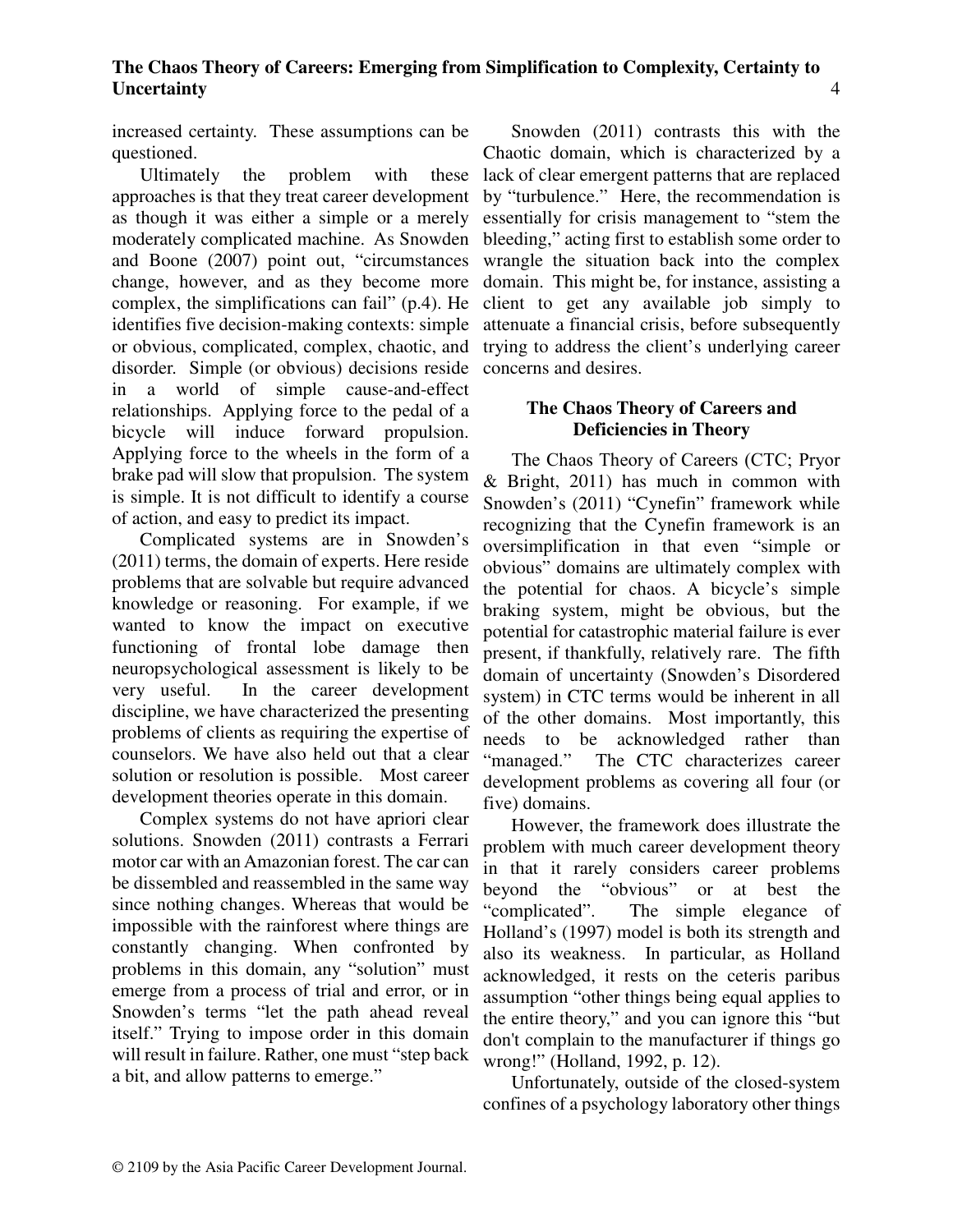are not generally always equal. misfortunes and lucky breaks do not even population are known (Super, 1957, p. 277). themselves out. Many people are in the right or wrong place at the right or wrong time and this events were largely neglected as a legitimate has immense implications for their career. Characterizing a career decision solely in terms of a match between a three-letter code and a amount of research attention in the last 30 years corresponding occupation ignores the complex, chaotic, and complicated nature of career decision making.

Pryor and Bright (2011) have repeatedly adumbrated some of the key aspects of careers that are not adequately captured by traditional models. They can be summarised as: complexity, change, connection, and chance. Systems can become so complex that there are simply too many ways in which the component parts can interact to be able to calculate their combined effects and, hence, predict system outcomes. Inevitably, this creates uncertainty and is experienced as chance events.

Parsons (1909), in his seminal work, *Choosing a Vocation*, recognized chance events in career development: "boys generally drift into some line of work by chance, proximity, or uniformed selection" (p.4). However, chance events were largely ignored in subsequent theorizing or evidenced as the product of poor planning processes. Crites (1969) remarked dismissively that "the accident theory of vocational choice is largely a popular theory: it is the layman's explanation of how he entered his occupation" (p.79). However, Super (1957) perhaps provides the best illustration of the positivist view that chance events were mere errors of planning. He devotes only several paragraphs in his textbook to chance events, dismissing them out of hand: "given sufficient knowledge, there is no such thing as chance" (Super, 1957, p.278) and

Being hit by a car or having a brick fall on one's head from the roof of a building does appear to be chance factors in the true sense of the word. But even these contingencies can be forced to stop at a MacDonald's restaurant

Career general population and in certain classes of

Perhaps it is not surprising that chance focus of research after that until the late 1990s.

Chance events have attracted an increasing and the results are very clear: the majority of people report chance events have had a significant impact on their career (e.g., Borg, Bright, & Pryor, 2006, 2014; Bright, Pryor, Wilkenfeld, & Earl, 2005; Krumboltz & Levin, 2004; Hirschi, 2010; Williams et al., 1998). A comprehensive theory of career development must provide a coherent, as distinct from an ad hoc, account of the role of unplanned or chance events in people's career development given the ubiquity of their occurrence in human experience. This applies equally to more recent formulations that rely on narrative as the primary basis of understanding clients. Pryor, Bright and McIlveen (in press) argue that "narrative may underestimate the prevalence of chance events or seek to provide an account that explains such events in causal terms as a form of post hoc rationalization."

predicted, in the sense that their incidence in the opposite an ice-skating rink. He ventured inside Chance events can be considered examples of discontinuous change where the system is unexpectedly influenced or transformed. Within complex systems, these transformations can be non-linear. That is, that small alterations to the parameters of the system can result in disproportional outcomes and, less frequently acknowledged, that large changes to parameters can result in little or no change to outcomes. This so-called non-linearity is seen in accounts of people's careers where a chance meeting led to a whole new career path. For instance, the story of Harley Windsor, the first indigenous person to represent Australia in ice skating at the 2018 Winter Games (Cooney, 2018, February 9). Harley discovered ice skating at the age of nine when his mother took a wrong turn and was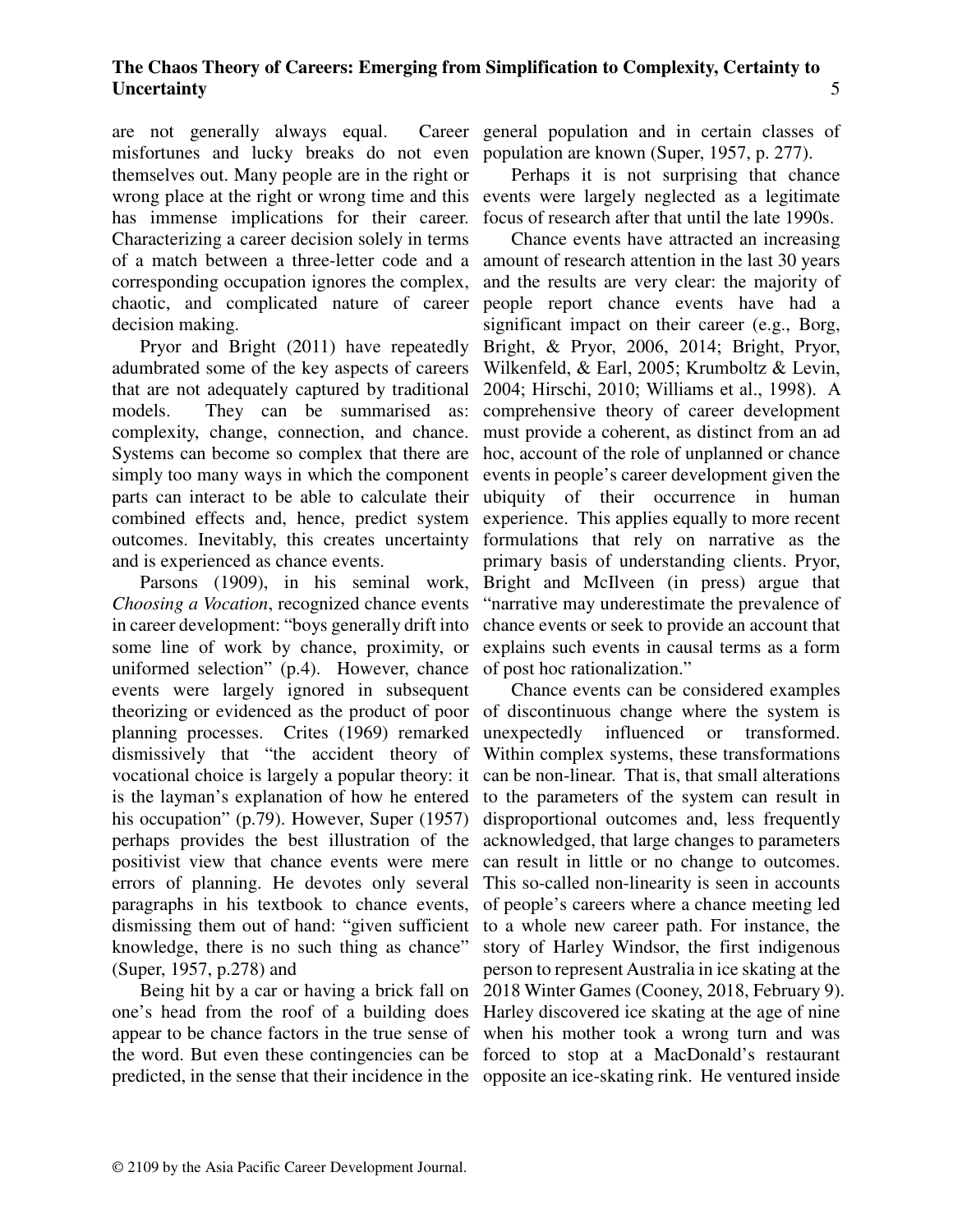career.

non-linearity in careers, most theories traditional, modern and postmodern - provide no increasing rungs of the corporate ladder (e.g., Amundson, 2010).

Patton and McMahon (2015) argue that "the path is set out in Figure 1. 'successful' career continues to be characterized

and that was the beginning of his ice skating as one of vertical advancement rather than Despite the occasional acknowledgment of career move remains in the literature" (p.256). intelligible explanation for either its occurrence hierarchy of prestige, through which persons or impact on individuals' career development. move in an ordered, predictable sequence" This is also reflected in the normative view of (p.554). It is ironic, therefore, that such a "career success" as an upward linear path with definition took hold given that the career path of the expectation of people climbing to ever Frank Parsons, the pioneer of career sideways moves, and even that "a 'backward' Wilensky (1960) defined a career as "a succession of related jobs, arranged in a development, was characterized by such unmistakable non-linearity. Parsons' career



*Figure 1*. Frank Parsons career path.

development. He clearly saw the world as proximity, complex: "we guide our boys and girls to some "never the less it must not be forgotten that all

In fact, a close reading of Parsons (1909) extent through school then drop them in this seminal text, *Choosing a Vocation*, reveals that complex world" (p.4). He recognised the role of Parsons acknowledged the role of complexity, environmental factors in career choice: "boys change, chance and uncertainty in career generally drift into some line of work by chance , or uniformed selection"  $(p.4)$ ...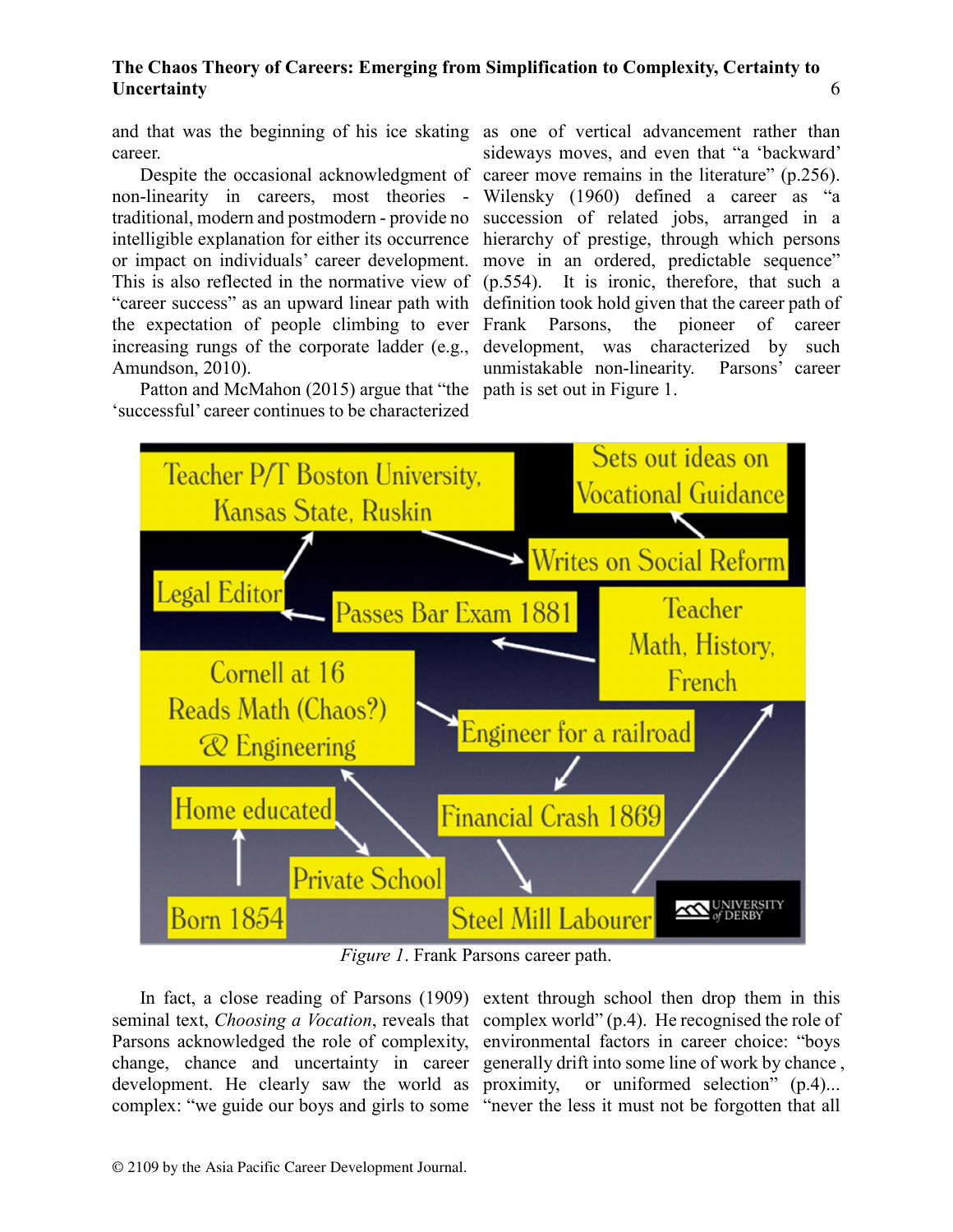reading etc] are only straws, hints to be taken into account with all the other facts of the case" ( p.8).

Parsons (1909) understood the presence of continual change: "a man cannot be fully successful, nor secure against change constantly occurring in the industry, unless he knows a of an open system. If we were a completely good deal besides the special knowledge applicable to his business" (p.12). Finally, Parsons identified the key role of adaptability well before Donald Super and others since: "the nature of open systems, it becomes more fundamental question that outranks all the other difficult to predict how such systems will is the question of adaptation" (p.13). It is not fanciful to speculate that, had Parsons been working today, he might have been a chaos theorist!

#### **The Chaos Theory of Careers (CTC): An Outline**

The CTC was developed to address the deficiencies in theory adumbrated above. Chaos Theory is a special form of systems theory – sometimes referred to as complex dynamical systems. Readers are directed to Pryor and Bright (2011) for a more comprehensive adumbration of the theory, however, some of the key ideas will be introduced by way of illustration and practical applications of the theory. To do so, we need to review the idea of systems thinking.

Systems thinkers understand people not as a series of isolated elements, such as their knowledge, skills, interests or abilities, but rather as a structure comprised of elements that interact and mutually influence each other. In simple systems, there are few elements interconnected in simple ways that are easy to follow and understand. Such systems are "closed" systems since all of the elements that comprise the system are fully specified and understood in advance and no external influences can affect the operation of the system. A traffic light is a simple closed system. The lights go from green to amber to red, then red to

such indications [ancestry, family, education, amber to green. The system repeats exactly and is completely predictable.

> More complex systems are "open systems" where all of the elements that comprise the system are not known in advance. In open systems, external factors can and do influence the system. Human beings are a good example closed system we would not need to or be able to take in food and air to live, learn, or interact with our environment. However, due to the operate. In effect, none of us knows what the future is going to be like. It is amusing to see how wrong early films were in predicting the future of our world.

> In fact, humans are also dynamical systems because they are continuously changing. They are complex because they are made up multiple systems within systems – for instance, we each house a lymphatic, neuronal, and vascular system. We are each embedded in systems beyond ourselves, such as families, communities, professions, and cultures. These systems are also open, complex, interconnected and continuously changing.

> From this perspective, it should be apparent that the number of factors that might influence our behavior is immense both within a person and within the context in which they operate. This means, for instance, from a practical perspective, that considering a person's vocational dreams in the absence of an understanding of labor market opportunities is unlikely to be effective.

> More fundamentally, the CTC highlights the limitations of personal control and predictability in our careers. However, that does not mean that CTC characterizes people and our world as essentially random or completely unpredictable. A key feature of complex dynamical systems is their propensity to self-organize. Dynamically stable patterns emerge from the operation of complex and chaotic systems. These patterns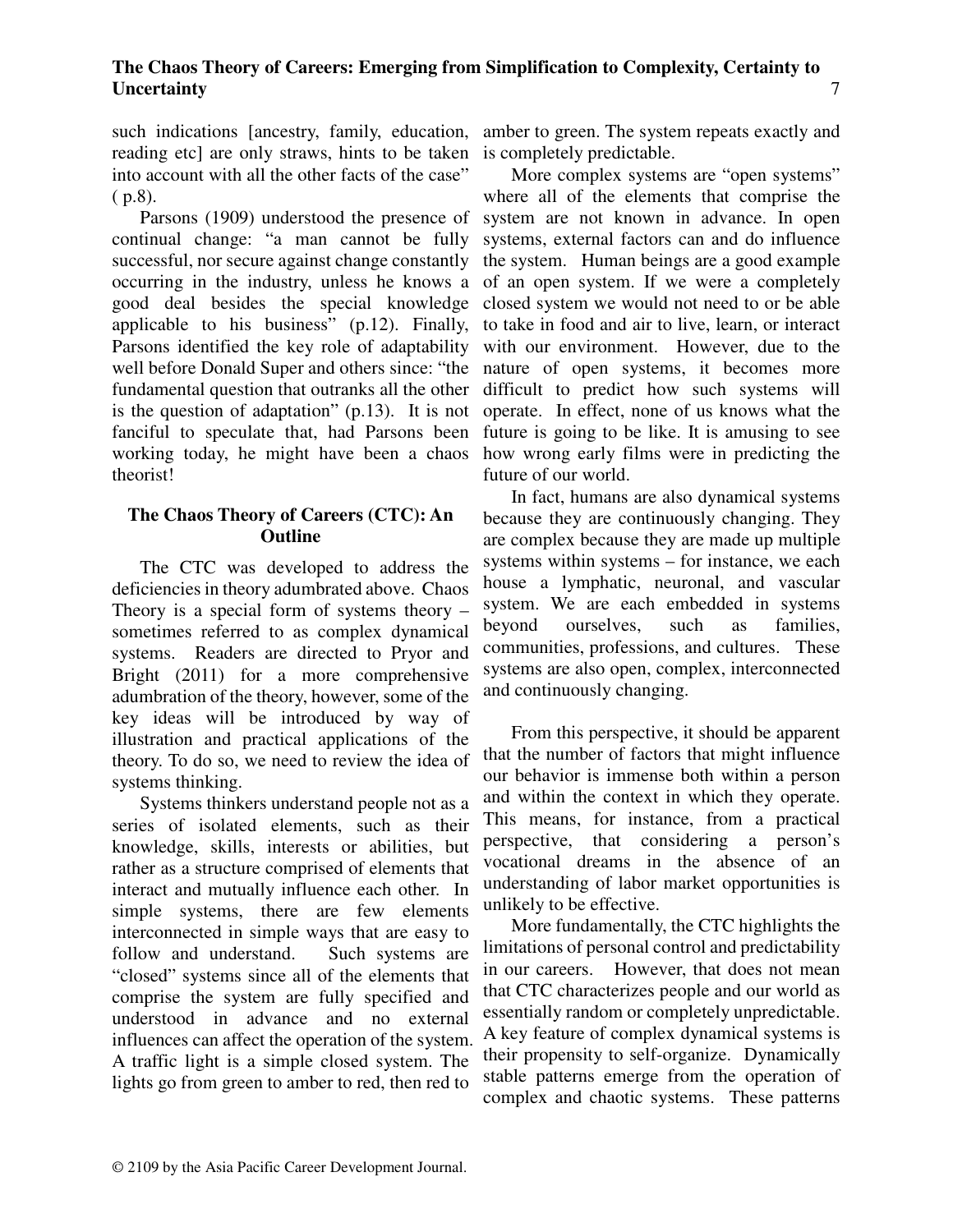are characterized by being self-similar and having the capacity to adapt in the face of operating in repeating but never identical ways. This can be seen in cell regeneration in the human body. Over time a person continues to look the same while at the same time subtly changing due to the vagaries of age and fluctuations in weight. Over the course of a day, we vary in height by about  $\frac{1}{2}$  cm. From the age of 40, we lose on average of 1cm in height per decade. Thus, we are continually changing, yet paradoxically remain self-similar. These selfsimilar emergent patterns are known as fractals (e.g., Briggs 1992; Mandelbrot, 1983; Pryor & Bright 2011, 2017). These fluctuations and changes may have a trivial impact on our lives (e.g., we wrinkle), or alternatively, changes in our body can have profound impacts (e.g., we die of cancer).

Generally, the patterns that emerge from the complex operation of dynamical systems cannot be predicted in advance but can be appreciated as they emerge. The implications of this aspect of complex dynamical systems are often misunderstood or not fully appreciated. It severely constrains, indeed resists, attempts to predict system behavior or accurately model the system.

Models are forms of reduction based on what are assumed to be the most important elements in a system. However, the nonlinearity inherent in chaotic systems means that seemingly trivial or left-field elements can and do have profound impacts on system performance. Determining apriori which elements are likely to be influential is impossible. This level of system understanding only comes after the fact, or from ongoing interactions with the system.

It also challenges notions like career maturity and rational decision-making based on the advance collection of information. US General Dwight Eisenhower famously remarked that, in battle, plans are useless but planning is indispensable (Nixon, 1962). This neatly captures the reality that being able to interact with the system (i.e., the battlefield),

feedback, and being prepared to try new strategies is the only realistic approach. It is not unlike the old jazz musician's adage that improvisation is merely composition speeded up. In other words, successful management of complex dynamical systems involves an element of going with the flow (Niles, Amundson & Neault, 2011), seeking to influence rather than control the systems, and making it up as you go along.

# **Attractors**

A starting point for understanding a system is to identify or appreciate a system's limits. Complex dynamical systems are constrained in their operation by attractors. Systems are observed to be "drawn to" or operate within "basins of attraction." In chaos theory, there are four major forms of attractors that range from simple closed-system attractors to more complex open-systems attractors (Pryor & Bright, 2007, 2011).

The simplest way of constraining a dynamic system is to force it to move toward a clearly defined endpoint. The Point Attractor is observed to be operating when the system behaves in this manner. The classic example in physics is water running through a plug hole. The plug hole acts as a Point Attractor. When we set (and rigidly stick to) a goal we are, in effect, imposing a Point Attractor on our behavior.

Point Attractors offer the possibility of predictability since it is clear what the endpoint is supposed to be. This is considered to be motivating and removes the uncertainty of distraction or stalling when choosing between competing alternatives.

When complex systems, such as human beings, are constrained by the operation of a Point Attractor, it represents an attempt to impose a closed system on a naturally opensystem. For instance, a deadline might motivate us to work toward it, but our plans might be sent off course when a key team member falls ill. The short-coming of the Point Attractor is that it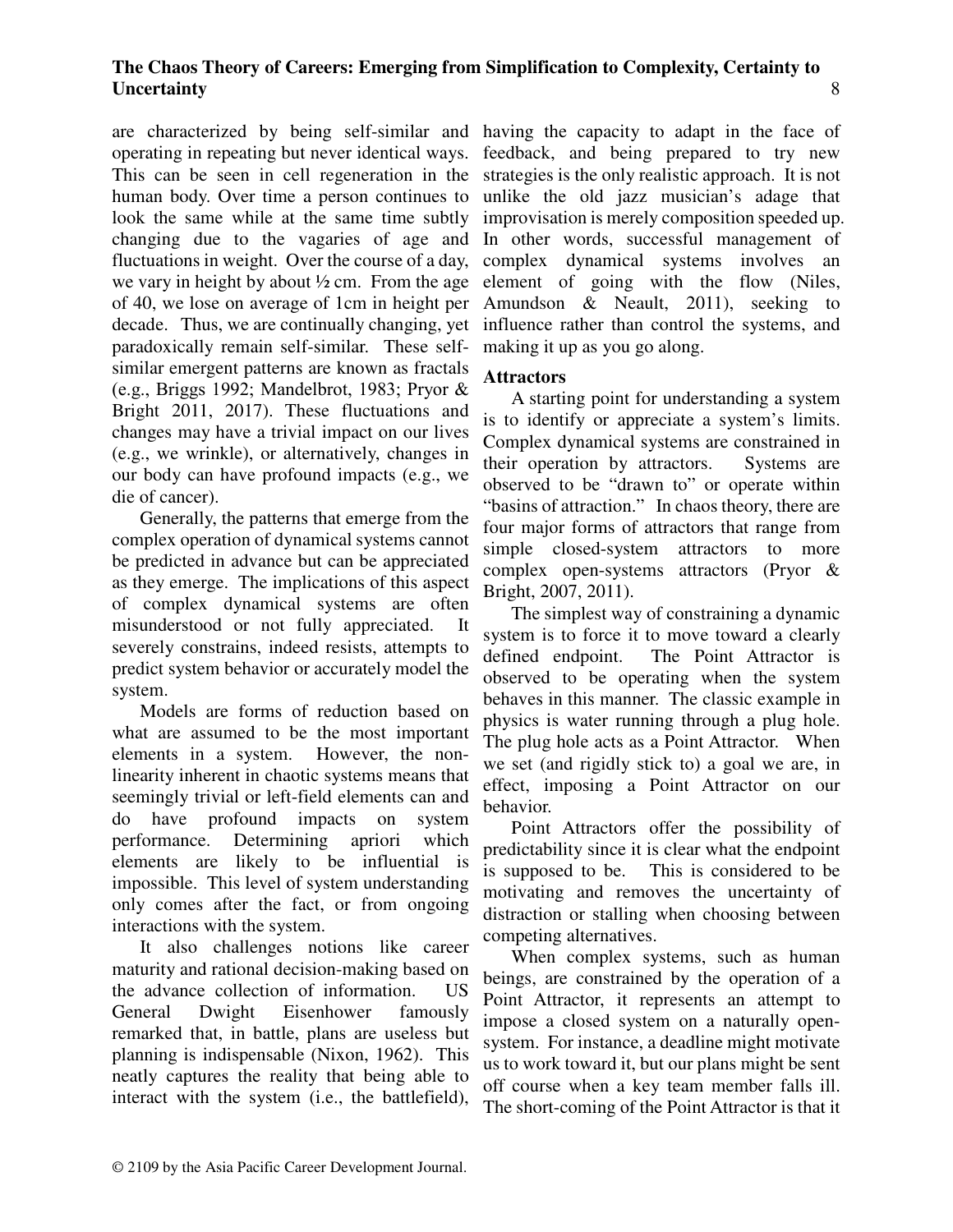underestimates complexity and can lead to myopic and inflexible behavior in the face of rigidity of the point and pendulum attractors, change - including denying that the goalposts have moved. We have concluded that goal setting is both over-recommended and uncritically accepted in career counseling as a solution to individuals' career development challenges. One of the benefits of understanding human behavior through the lens of complexity is to appreciate that goal setting is actually an attempt to tame complexity and that it fails more frequently than its advocates generally acknowledge (e.g., Bright & Pryor, 2012).

The second simplest form of Attractor is the Pendulum or Periodic attractor. As its name suggests, this describes a system that oscillates between two defined points, like a pendulum. Clients who tend to dichotomize their thinking into black-and-white categories can be described as captured in the pendulum attractor, as can clients who reduce career decisions to two competing alternatives.

The Pendulum attractor is another closedsystem attractor. It benefits from being apparently predictable and controllable due to its simplicity. However, once again it represents an oversimplification of reality since the world does not come in exclusively binary categories. It is well-established in counseling and clinical psychology that dichotomous thinking can be very self-limiting and even damaging for clients Attractor. It describes the operation of an open (e.g., Ellis, 1994).

More complicated systems move through a series of well-defined stages before repeating the sequence exactly. The firing of cylinders in an internal combustion engine follows an exact sequence and timing when the engine is running properly. People attempt to recreate this precision in their behavior by adopting routines, procedures, habits, rules, and laws. This response to complexity once again benefits from increasing perceived predictability, since imposing a regimen means establishing a closed system. When this happens, a Torus Attractor is However, these phase shifts can also come on said to operate.

Torus Attractors overcome a lot of the and offer many different possible states for the system to move through. This makes them both useful and seductive since the apparent changes in the system can be mistaken in the short-term as a completely open and flexible system. However, as anyone who has ever labored in a bureaucratic system will appreciate, exceptions to the rule emerge over time, and the routines, procedures, and policies of the system become ineffective at handling the changed realities.

In career terms, the Point, Pendulum and Torus attractors appear to offer varying solutions to uncertainty by over-estimating the sufficiency of both human knowledge and human control. However, if career counseling, life coaching, vocational assessment and career education rely exclusively on these closed system attractors, the result will be a failure to equip people with the skills for dealing with an open systems reality. The emphasis will be on goals, outcomes, procedures, cycles, and plans. In other words, the Goal attractor of a Holland code match or the Torus attractor of a Super cycle. What will be missing is an emphasis on adaptability, change, creativity, flexibility, resilience, and risk taking – the very skills that are necessary for twenty-first-century career development.

The final attractor is called the Strange system. It is in operation when emergent, selforganizing, fractal patterns are observed. It is the signature of a complex or chaotic system. The Strange Attractor follows a self-similar but never identical pattern. In that sense, it is like a "looser" Torus Attractor. However, unlike the Torus Attractor, the Strange Attractor also exhibits unpredictable phase shifts where the whole of the system is transformed. Sometimes these phase shifts are very fast and dramatic – such as acquiring an injury in a motor vehicle accident that transforms one's life and career. more slowly, for instance, the flipping of the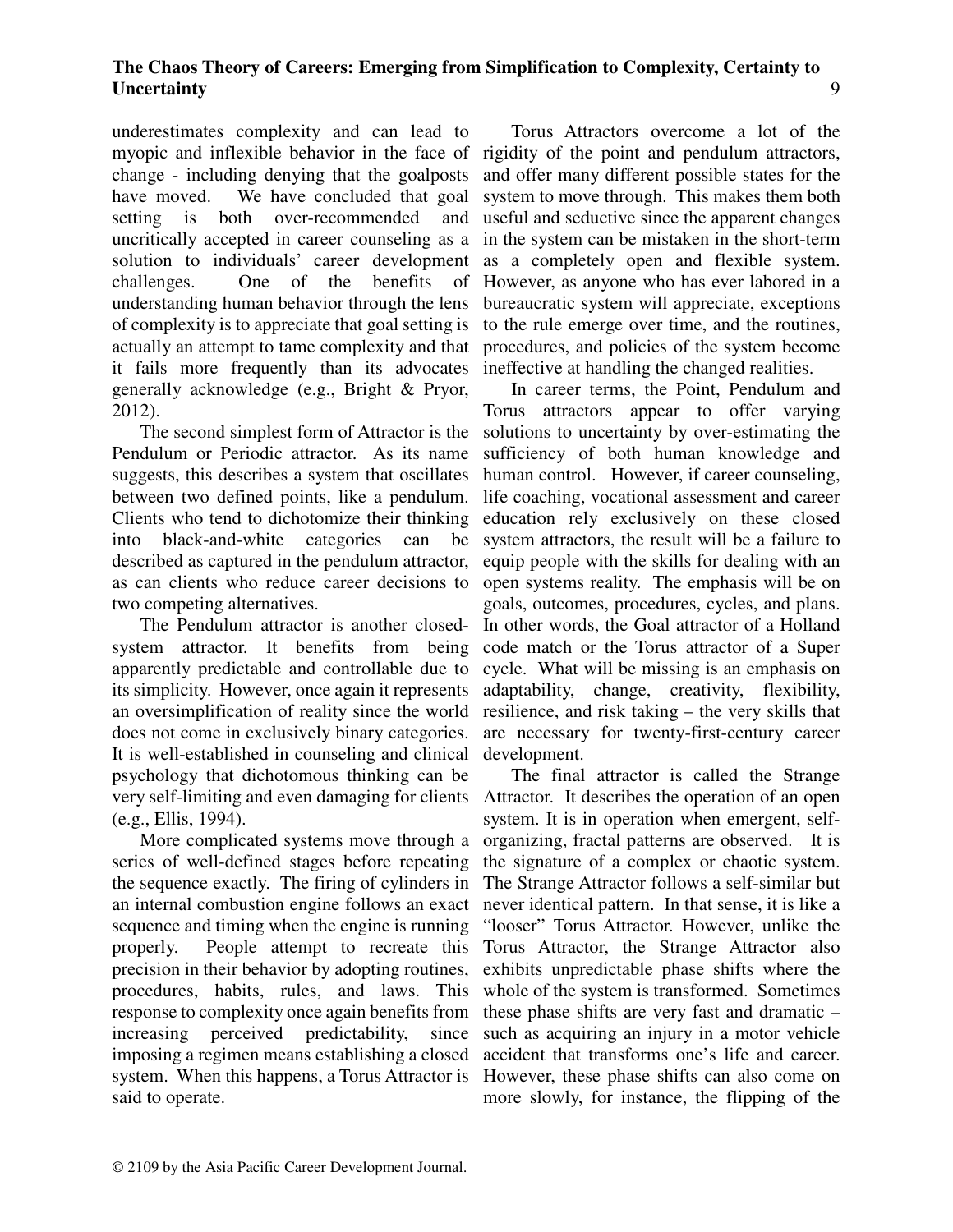once every 10,000 years or less frequently.

From a CTC perspective, every person is seen as a complex fractal (Strange Attractor) pattern that has other fractal patterns contained within it, and is itself embedded in broader fractal patterns. Savickas et al. (2009) have also acknowledged the fractality of career patterns. Ultimately, these patterns can never be fully predicted in advance, although their selfsimilarity will provide (generally) for some short-term stability. From this perspective, personality traits are seen as self-similar fractal patterns. They may show high levels of stability over time at global levels, such as the Big Five. However, people's personalities may also change over time, as people are said to mellow or harden while some are transformed by external events or an epiphany.

The CTC counselor or coach helps clients to gain a better appreciation of their Strange Attractor. This includes an exploration of some of the limits of the system - including beliefs and circumstance - as well as some of the opensystems possibilities (see also Pryor et al., 2008). The aim is to help people remain at a point sometimes called the "edge of chaos" - where they benefit from sufficient stability and predictability of closed system operation but at the same time are sufficiently open to recognize the potential of initiated or imposed change and the challenges that these may bring. This, logically, leads to an emphasis on developing skills that might be useful in confronting these challenges, such as adaptability, change, creativity, flexibility, resilience, and risk taking.

The Attractors are a powerful formulations because career development theory must do more than recognize or state that reality is complex. Without clear practical counseling strategies to proceed under conditions of complexity, counselors will inevitably fall back into the basins of the closed system attractors – namely the Point, Pendulum, and Torus. In other words, we will revert to an over-reliance on goal-setting (Point Attractor), either-or

earth's magnetic fields, which occurs about thinking (Pendulum Attractor) and static plans (Torus Attractor).

> This has clear implications for how we go about career counseling, life coaching, vocational assessment, and career education. We briefly set out some of these implications in the following sections to provide a sense of the potential of the CTC.

# **Counseling and Coaching Implications of the CTC**

The counseling and coaching implications of the CTC have been covered extensively in Pryor and Bright (2011, 2015) and the reader is referred to these sources for a more extended treatment. Pryor and Bright (in press) identify five implications of CTC for counseling:

1. Career development occurs in the complex and connected contexts of individuals' lives, including family, friends, location, spirituality, and health.

2. Career development occurs in the complex and connected contexts of the environment, including the labor market, organizational structures, transport, economic conditions, cultural traditions, national and international politics, and workplace ergonomics.

3. Successful career development requires the development of thought processes and skills which allow individuals to negotiate both planned and unplanned changes effectively. The nonlinear nature of change in chaotic systems highlights the significance and potential for both positive and negative consequences of changes in individuals' careers.

4. Uncertainty can be construed as a threat from which we shrink or an opportunity to construct a meaningful life creatively.

5. Failure in career development, at some points, is almost inevitable. The challenge is how to minimize its potential incidence , make failure survivable if it does happen, andmaximize the benefit in terms of learning and renewal when it does occur.

From these implications it follows that a greater emphasis needs to be placed upon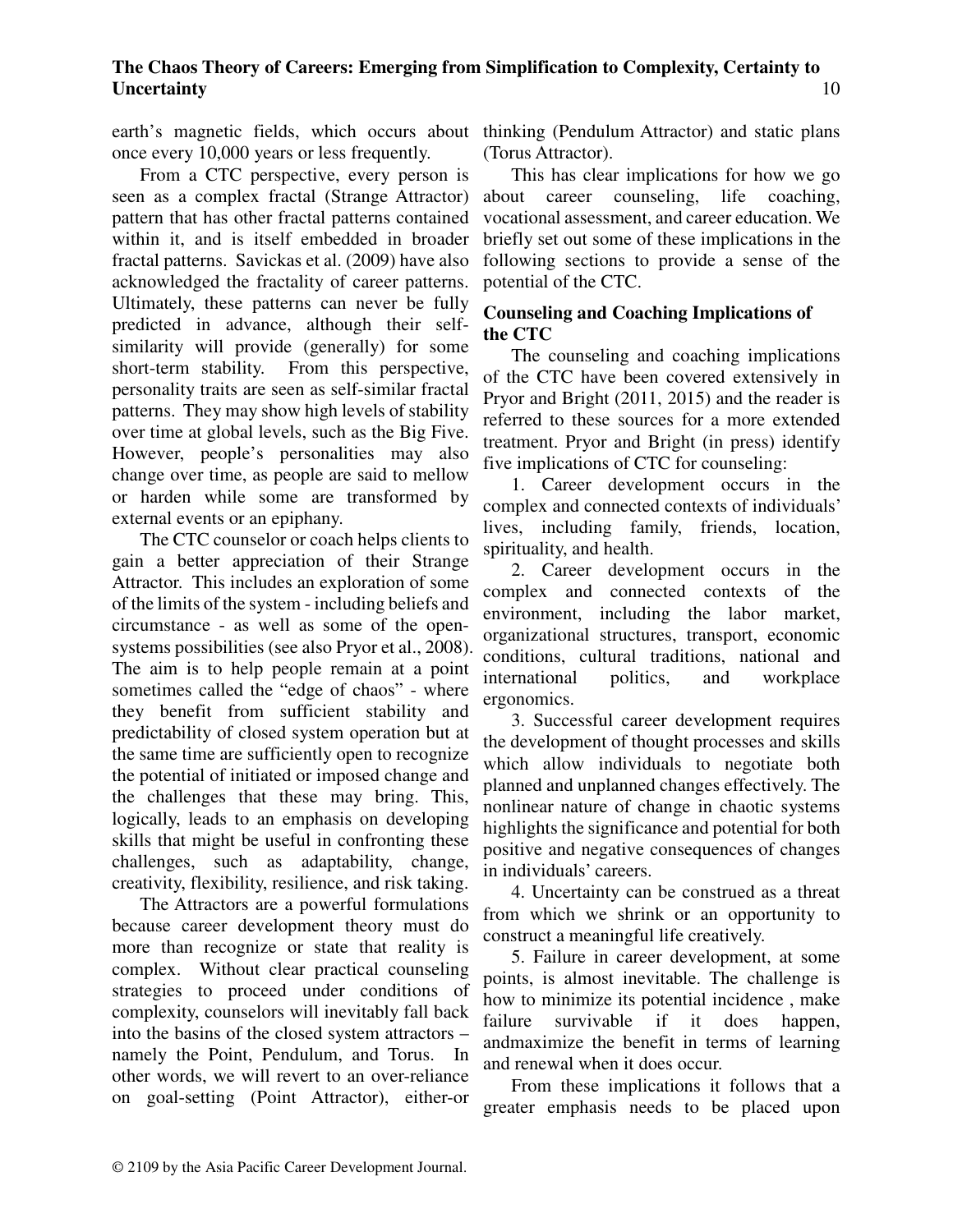assisting clients in learning the skills of planning, important goals of counseling and coaching. while less emphasis must be placed on deciding upon a singular plan, or even a plan A and a plan B. The skills of planning or "planmanship" (Bright, 2012), as set out in the RAPID-CPR model (Hooley, Bright & Winter, 2016) that should be taught, are how to Revise, Abandon, Pause, Implement, Devise, Copy, Promote and Revive a plan. Placing a greater emphasis on these skills will result in greater levels of adaptability, flexibility, and, ultimately, resilience. It will boost opportunity awareness.

uncertainty and irreducible reality of the world in which we live, we must make decisions and develop our personal and working lives. In practical terms, this means that counseling and coaching strategies based on trial and error, small experiments, contingent choices, retrievable failure (Pryor & Bright, 2009, 2012) and persistent monitoring and adaptation are take shortcuts, we use developed heuristics and preferable to developing once-off "career plans." rules of thumb, and we reason analogically from Coaching clients in skills of creativity, our past experience to choose between options. reinvention, opportunity awareness, failing successfully, persistence, curiosity, resilience, and developing a capacity and tolerance for risk are much more helpful interventions than trying to identify an "ideal" occupation from a consideration of nothing more than a person's

Encouraging trial-and-error behavior, conducting small experiments, or "probing" the recognition. system (Snowden & Boone, 2007) are appropriate methods to explore options and fundamental to our understanding of the ways arrive at a decision. This requires fostering curiosity as a way of exploring and discouraging notions of therer being one "correct" answer to a person's circumstances. From this perspective, different emergency contexts, both firefighters interest test results, for instance, would be considered as a probe - like one form of convergent evidence (Pryor & Bright, 2017) rather than a solution per se.

It follows that developing opportunity awareness or "luck readiness" (Pryor & Bright, 2005) including flexibility, persistence, risk an experienced nurse. taking, strategy self-efficacy, and optimism are

 More generally, given the inherent compared to male rationality, and as a vocational interests, age, or developmental stage. significant decisions we have to make. Put While we do not eschew the use of influential post-modernist approaches based on narrative construction, deconstruction, and reconstruction (e.g., Savickas et al, 2009), we have argued that such approaches, while useful, are insufficient for twenty-first-century career counseling (Pryor, Bright & McIlveen, in press). For example, the literature on narrative counseling appears to neglect the consideration of intuition. Of course, intuition in the past was typically associated with female lack of logic as consequence, frequently devalued. However, despite what decision-making theorists have often sought to preach about the rational approaches to choice, the empirical literature indicates that humans are limited in their rationality (Dawes, 1988). We often make decisions that satisfy rather than optimize, we The principal reason for this is complexity. The world is simply too complex for the human mind to be able to take into account the range of all the potential influences, the non-linearity of their interactions, or the multitude of possible outcomes associated with many of the most simply, our problem is one of pattern

> In systems theory, pattern recognition is that the components of the system interact. This may not always be a totally conscious process. Klein (1998) has demonstrated how, in quite and doctors and nurses will, on occasion, sense that something is not as it seems and, on this basis alone, seek to investigate situations in much further detail. In fact, sometimes the best predictor of patient intervention needs, without vital signs of abnormalities, was the concern of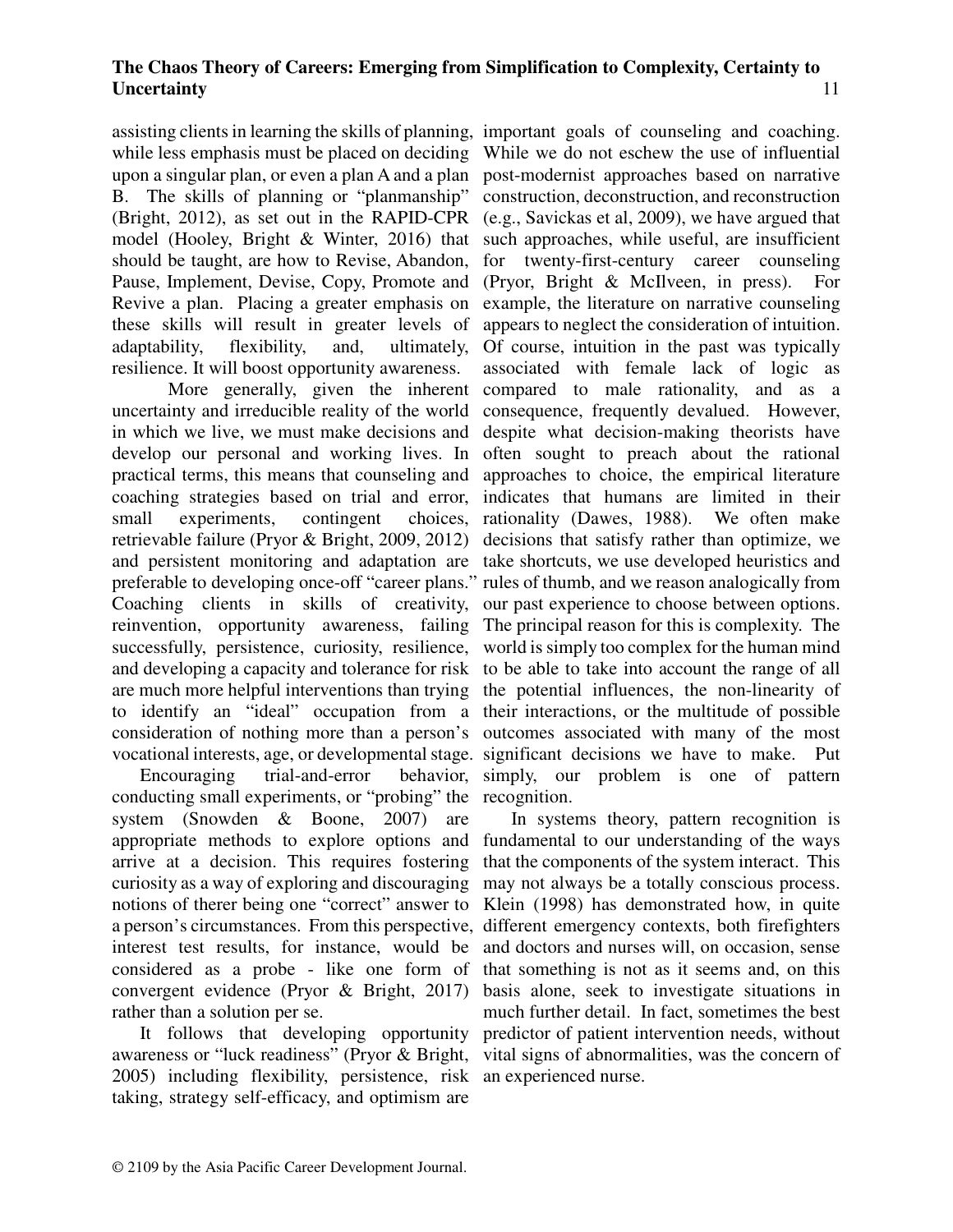recognition and pattern matching based on our past experience" (Roberto, 2009, p.21). Such pattern recognition is very often the unconscious process of sensing influences or perceiving complexity! outcomes that are not, at the moment, obvious to the conscious mind. For far too long in the Pryor and Bright (2015) point out that career development field, it is the conscious which has been the only focus of attention. Early attempts (e.g., Brill, 1949) to relate the unconscious to careers focused on hidden motivations behind choices (such as sadism) being sublimated into vocational choices (such reliable understanding of a person's Strange as butchers and surgeons) proved incredulous to counselors and unempirical to researchers. However, if complexity is to be taken seriously in career development, we must be open to the potential importance of clients' hunches, gut feelings, apprehensions, instincts, and presentiments. Such intuitive processes may be crucial to individuals' perceptions of themselves, sensemaking, and also to create objective data in their situations, and proposed courses of action - even though such individuals may not at place some reliance on the conclusions drawn" present be able to precisely articulate what their (p.228). concerns may be. Individuals should be encouraged to explore their intuitions rather than have them dismissed. They may need to be given time to elucidate what they currently just feel. They may need "psychological space" with the counseling process to revisit their intuitions to see if other considerations covered in counseling prompt the content of their apprehensions. It may also be that exploration of intuitions will uncover repressed fears or insecurities that need to be addressed before further career counseling can proceed.

#### **Career Assessment Implications of the CTC**

Assessment implications are covered in greater detail in Pryor and Bright (2015), however, in general terms, the reality of nonlinear change serves as a caution against overreliance on the adage that past behavior predicts future behavior. It is not that this is completely untrue but, rather, that the predictive validities of combined forms of assessment rarely exceed the 0.4 to 0.5 range. This means that at least

"Intuition is fundamentally about pattern 75% of the variance in outcomes is not accounted for even using the very best assessment instruments. The reasons for this from a CTC perspective are obvious: it is due to

> This is not an argument to abandon testing. quantitative and qualitative methods can be more constructively seen as complementary and as capturing quite distinct elements of a person's fractal. Indeed, assessment from a CTC perspective strives for a deeper and more Attractor or fractal pattern. Chaos approaches to assessment do not buy into an "epistemic war" (Pryor & Bright, 2011 citing Savickas, 2005) between modernist and postmodernist, quantitative and qualitative approaches. Snowden (2011) sums it up well, "the goal is to utilize the rich context of narrative to inform which cognitive bias is minimized and we can

Traversing both the fields of career counseling and career assessment is a further development arising from the CTC. As an additional way to endeavor to come to terms with complexity, we have espoused the need for multiple perspectives (Pryor & Bright, 2015, 2017). Others have made similar arguments (e.g., Amundson, 2010). Complex dynamical systems have two intrinsic properties apart from complexity: one is the capacity and sensitivity to change (hence, "dynamical"), the other is self-organized structure (hence, "system"). Career assessment and counseling must find ways to incorporate both these properties into the processes of individuals' career development. The CTC proposes the twin perspectives of convergence and emergence (Pryor & Bright, 2011). These perspectives are not viewed as points along a continuum on which clients' thinking may be located between two extremes. Instead, they are orthogonal, that is, a person having one such perspective has no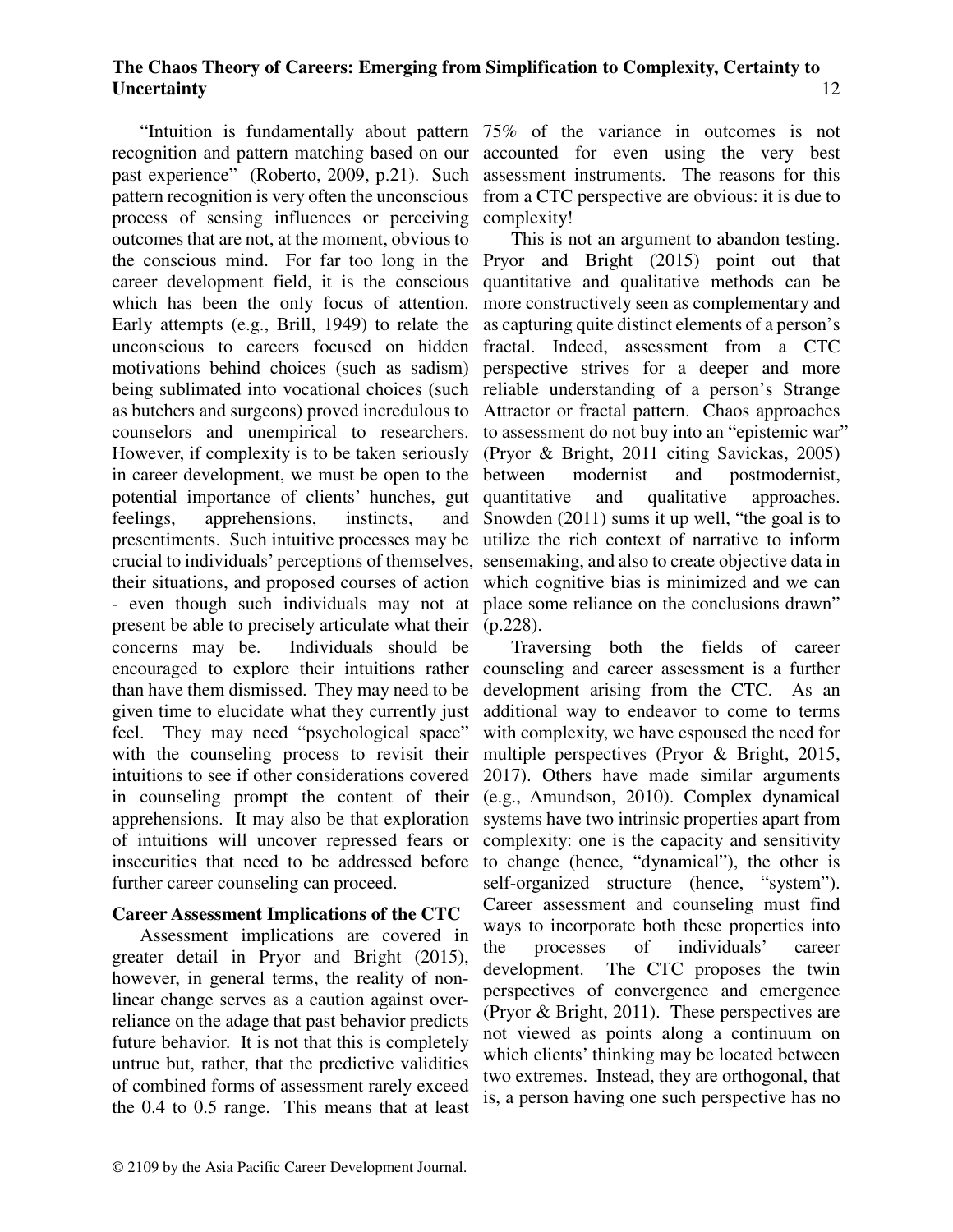on the other perspective.

the stable and systemic dimensions of complex dynamical systems. The emphasis is on processes of information gathering, analysis, deduction, evaluation, timing, and goal setting. It utilizes information gleaned from those stable aspects of the individual as a system, such as measurable traits, physical capabilities, occupational information, past behaviour, and biodata. Conversely, the Emergent Perspective focuses attention on change, potential, creativity, have illustrated that our approach does not metaphors, intuition, subjectivity, and opportunities. The aim is to create possibilities, to explore options, to imagine processes and outcomes, to take risks, to think non-linearly, to derive purpose and meaning, to focus on the CTC, we believe the CTC gives a richer unique or idiosyncratic, and to develop intuitive understanding that emphasizes more centrally processes.

The CTC views both these perspectives as perpetually relevant to the processes of career development since such development is a result of the constant interplay of stability and change within the complex dynamical systems that constitute the reality in which humans interact with the world. For career practitioners seeking to assist individuals, this will mean the creative use of quantitative and qualitative assessment tools in combination - both to assess stable characteristics and to stimulate creative exploration of possibilities (Pryor & Bright, 2015; Schlesinger & Daley, 2016a, 2016b). In terms of career counseling, using multiple perspectives can allow counselors to: identify strengths and blockages to individuals' career development, implement strategies to develop and utilize those strengths, and to redress, ameliorate and overcome those blockages. A detailed description of such counseling can be found in Pryor and Bright (2017).

#### **Summary**

The Chaos Theory of Careers has been in development for almost two decades (Pryor & Bright, 2014). Hutchison (2015) has suggested

effect on the nature of that person's perspective that the theory may seem complex and The Convergent Perspective is focused on a theoretical formulation is to reflect life as it is somewhat abstract, however, this is inevitable if really lived and reality as it actually is. Anything less fails to do justice to either human experience or the world in which they live and is a distorted over-simplification of human lives and careers. All of the unexpected twists, turns, and complexities of life reveal that the CTC approach captures the nature of people and their environments more holistically and accurately than its more reductionist forebears. We hope to invalidate the insights and value of the work of either Holland or Super; their theories continue to have significant theoretical and practical worth. Though neither is incompatible with the the kinds of career development challenges that people face in the twenty-first century, including change, chance, complexity, and uncertainty.

#### **References**

- Amundson, N. E. (2009). *Active engagement: The being and doing of career counselling (3rd ed.)*. Richmond, British Columbia, Canada.: Ergon Communications.
- Amundson, N.E. (2010). *Metaphor making: Your career, your life, your way*. Richmond, British Columbia, Canada: Ergon Communications.
- Arnold, J. (2004). The congruence problem in John Holland's theory of vocational decisions. *Journal of Occupational and Organizational Psychology*, 77, 95- 113.
- Borg, T., Bright, J. E. H., & Pryor, R. G. L. (2006). The Butterfly Model of careers: Illustrating how planning and chance can be integrated in the careers of secondary school students. *Australian Journal of Career Development*, *15*(3), 54-59.
- Borg, T., Bright, J. E. H., & Pryor, R. G. L. (2014). High school students – complexity, change and chance: Do the key concepts of the Chaos Theory of Careers apply? *Australian Journal of Career Development*, *23*(1), 22-28.
- Briggs, J. (1992). *Fractals the patterns of chaos: Discovering a new aesthetic of art,*

*science and nature*. New York, NY: Simon and Schuster.

Bright, J. (2012). To Plan or Not to Plan. *Career Development Association of Australia, Newsletter*, Summer.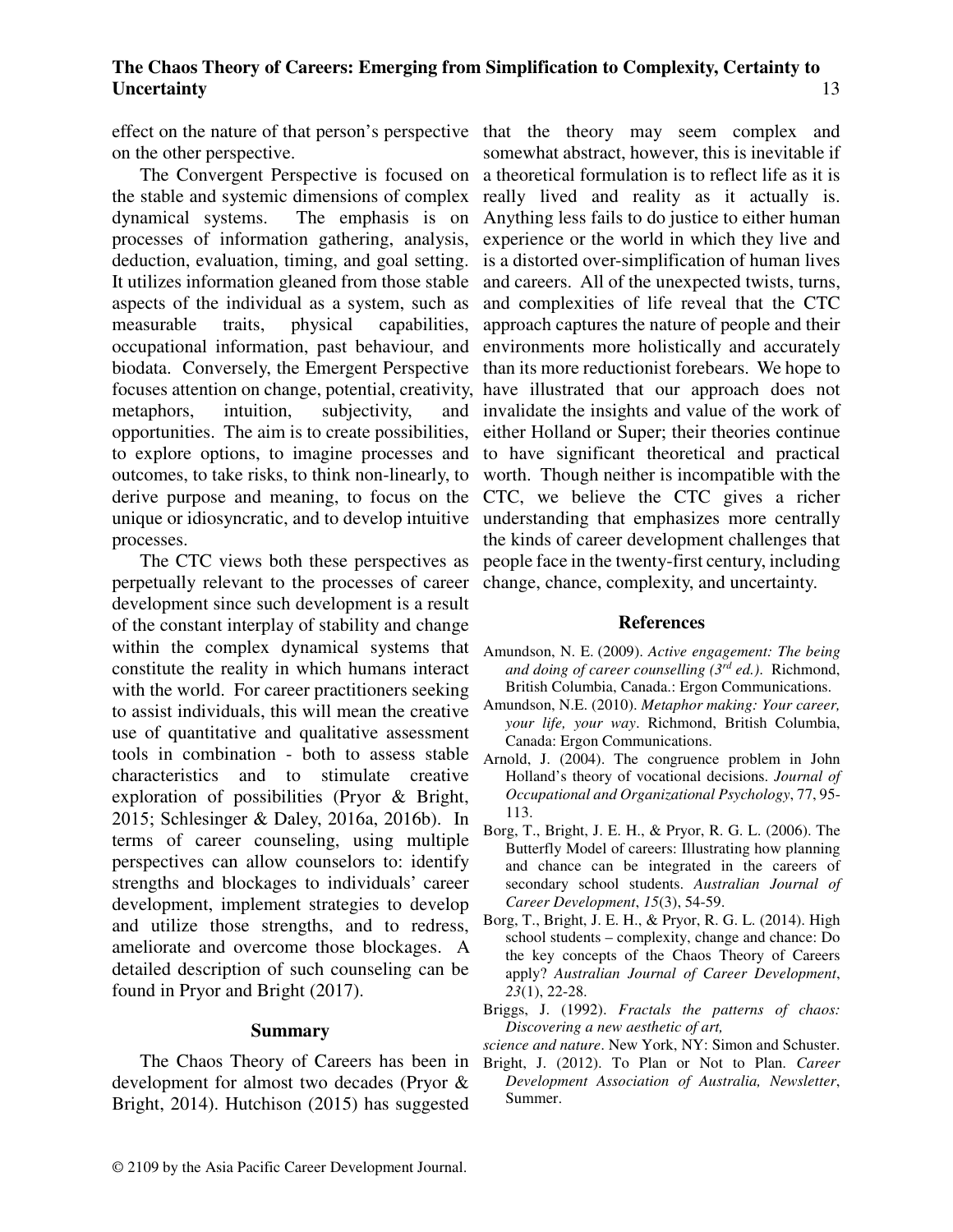- Bright, J., & Pryor, R. (2012). Goal setting: A chaos theory approach. In S. David, D. Clutterbuck, & D. Megginson (Eds.). *Beyond goals: Effective strategies for coaching and mentoring*. London, UK: Gower.
- Bright J., & Pryor, R (2015). Limitations and creativity: A chaos theory of careers perspective. In K. Maree, & A. M. Di Fabio (Eds*.*)*. Exploring new horizons in career counseling: Converting challenges into opportunities*. Rotterdam, The Netherlands: Sense Publishers.
- Bright, J. E. H., Pryor, R. G. L., Wilkenfeld, S., & Earl, J. (2005). The role of social context and serendipitous events in career decision making. *International Journal of Educational and Vocational Guidance*, *5*(1), 19–36.
- Brill, A.A. (1949). *Basic principles of psychoanalysis*. Garden City, NY: Doubleday & Company, Inc..
- Cooney, S. (2018, February 9). Harley Windsor is making history as Australia's first indigenous Winter Olympian. Here's what to know about him. *Time Magazine.* Retrieved http://time.com/5141396/harley-windsor-skater-2018-winter-olympics/ 17/10/2018.
- Crites, J. O. (1969). *Vocational psychology: The study of*  NY: McGraw-Hill.
- Dawes, R. M. (1988). *Rational choice in an uncertain*  Patton, W., & McMahon, M. (2015). The systems theory *world*. San Diego, CA: Harcourt Brace Jovanovich.
- Ellis, A. (1994) *Reason and emotion in psychotherapy: Comprehensive method of treating human disturbances* (Rev. and Updated). Secaucus, NJ: Birch Lane.
- Hesketh, B. (2000). The next millennium of "fit" research: Comments on *The congruence myth: An analysis of the efficacy of the person-environment fit model* by H.E.A. Tinsley. *Journal of Vocational Behavior*, 56, 190-196.
- Hirschi, A. (2010). The role of chance events in the school-to-work transition: The influence of demographic, personality and career development variables. *Journal of Vocational Behavior*, *77*(1), 39- 49.
- Holland, J. L. (1992). *Making vocational choices: A theory of vocational personalities and work environments* (2nd ed.). Odessa, FL: Psychological Assessment Resources, Inc.
- Holland, J. L. (1997). *Making vocational choices: A theory of vocational personalities and work environments* (3rd ed.). Englewood Cliffs, NJ: Prentice-Hall.
- Hooley, T., Bright, J., & Winter, D. (2016). *You're hired! Online job hunting: the complete guide*. Bath: Trotman.
- Hutchison, B. (2015). Advocating workers-withinenvironment: A critical perspective for addressing

career concerns. *The Journal of Humanistic Counseling*, *54*(3), 236-246.

- Klein, G. (1998). *Sources of power: How people make decisions*. Cambridge, MA: MIT Press.
- Krumboltz, J. D., & Levin, A. S. (2004). *Luck is no accident: Making the most of*
- *happenstance in your life and career.* Atascadero, CA: Impact.
- Mandelbrot, B. (1983). *The fractal geometry of nature*. New York, NY: Freeman and Company.
- McCowan, C. (1996). Career education State by State: Queensland. *Australian Journal of Career Development*, *5*(1), 3-11.
- Niles, S. G., Amundson, N. E., & Neault, R. A. (2011). *Career flow: A hope-centered approach to career development*. Boston, MA: Pearson Education.
- Nixon, R. (1962). *Six crises*. Garden City, NY: Doubleday.
- Nowotny, H. (2016). *The cunning of uncertainty*. Malden, MA: Polity Press.
- Nye, C. D., Perlus, J. G., & Rounds, J. (2018). Do ornithologists flock together? Examining the homogeneity of interests in occupations. *Journal of Vocational Behavior*, *107*, 195-208.
- *vocational behaviour and development*. New York, Parsons, F. (1909) *Choosing a vocation*. Boston, MA: Houghton Mifflin.
	- framework of career development: 20 years of contribution to theory and practice. *Australian Journal of Career Development, 24*(3), 141-147.
	- Pryor, R. G., Amundson, N. E., & Bright, J. E. (2008). Probabilities and possibilities: The strategic counselling implications of the chaos theory of careers. *The Career Development Quarterly*, *65*(4), 309-318.
	- Pryor, R. G. L., & Bright, J. E. H. (2003a). The chaos theory of careers. *Australian Journal of Career Development, 12*(3), 12-20.
	- Pryor, R. G. L., & Bright, J. E. H. (2003b). Order and chaos: A twenty-first century formulation of careers. *Australian Journal of Psychology, 55*(2), 121-128.
	- Pryor, R. G. L., & Bright, J. E. H. (2007). Applying chaos theory to careers: Attraction and attractors. *Journal of Vocational Behavior, 71*(3), 375-400.
	- Pryor, R. G. L. & Bright. J. E. H. (2009). Game as a career metaphor: A chaos theory career counselling application. *British Journal of Guidance and Counselling*, *37*(1), 39-50.
	- Pryor, R. G. L., & Bright, J. E. H. (2011). *The Chaos Theory of Careers: A new perspective on working in the twenty-first century*. New York, NY: Routledge.
	- Pryor, R. G. L., & Bright J. E. H. (2012). The value of failing in career development: A chaos theory perspective. *International Journal of Educational and Vocational Guidance, 12*(1), 67-79.